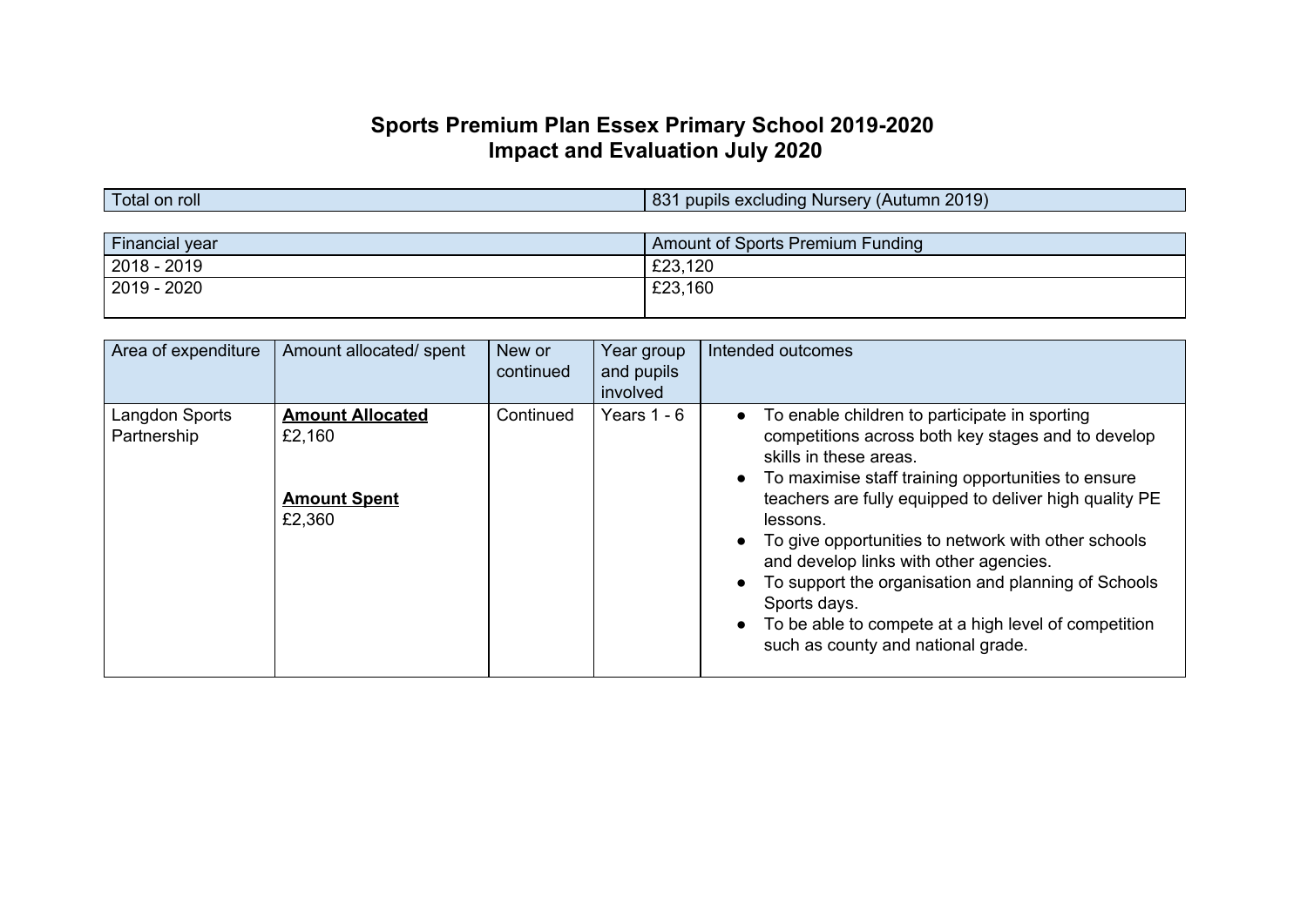Results in competitions have improved significantly with a usual result last year ending at top five positions in many competitions. This year the school's results have always been in the top three schools in Newham or at least a semi final which is a massive improvement.

Hot Potato year 1&2 semi final Boys football year 5&6 - 3rd place Girls football year 5&6 - 3rd place Boys football year 1&2 - semi final Boys football year 3&4 - semi final Athletics 5&6 5th place Athletics 3&4 - 5th place

Essex Primary School had 5 top three finishes from September 2019 to February 2020. This shows an improvement from students and the skills they are learning in PE, gym and after/before school lessons being put into practise. Attendance to regular competitions has helped with pupils becoming familiar with a competitive environment, thus, providing them with a platform to achieve at the highest level. Essex tries to attend at least two competitions a month. We can now see that pupils have developed a much better understanding of competitiveness within PE lessons and competitions against other schools. Attending more competitions on a regular basis has led to this and improved the overall level of physical well-being of pupils throughout the school.

| PE professional<br>coach, Gym | <b>Allocated Amount</b><br>£8.579 | Continues | All | • To deliver high quality PE lessons to help pupils<br>achieve their personal best.    |
|-------------------------------|-----------------------------------|-----------|-----|----------------------------------------------------------------------------------------|
| teacher. Coaches              |                                   |           |     | Combating Obesity levels and making children aware                                     |
| for after school              | <b>Amount Spent</b>               |           |     | of healthy eating and healthy lifestyles.                                              |
| clubs.                        | £24,375.35                        |           |     | • Aiming to provide government requirements of 2 hours<br>of physical activity a week. |
|                               | *Greater amount spent             |           |     | To provide additional sports provision of before and                                   |
|                               | which includes the fitness        |           |     | after school for vulnerable groups including SEN                                       |
|                               | sessions in Summer 2              |           |     | pupils. (Handball, Dodgeball, Basketball, Netball,                                     |
|                               |                                   |           |     | Gymnastics, Football, Cricket, Athletics after school                                  |
|                               | *Additional spending will         |           |     | clubs as well as before school.                                                        |
|                               | be from the schools own           |           |     | To teach alongside staff members to improve their                                      |
|                               | budget                            |           |     | subject knowledge and confidence                                                       |
|                               |                                   |           |     | in identified areas.                                                                   |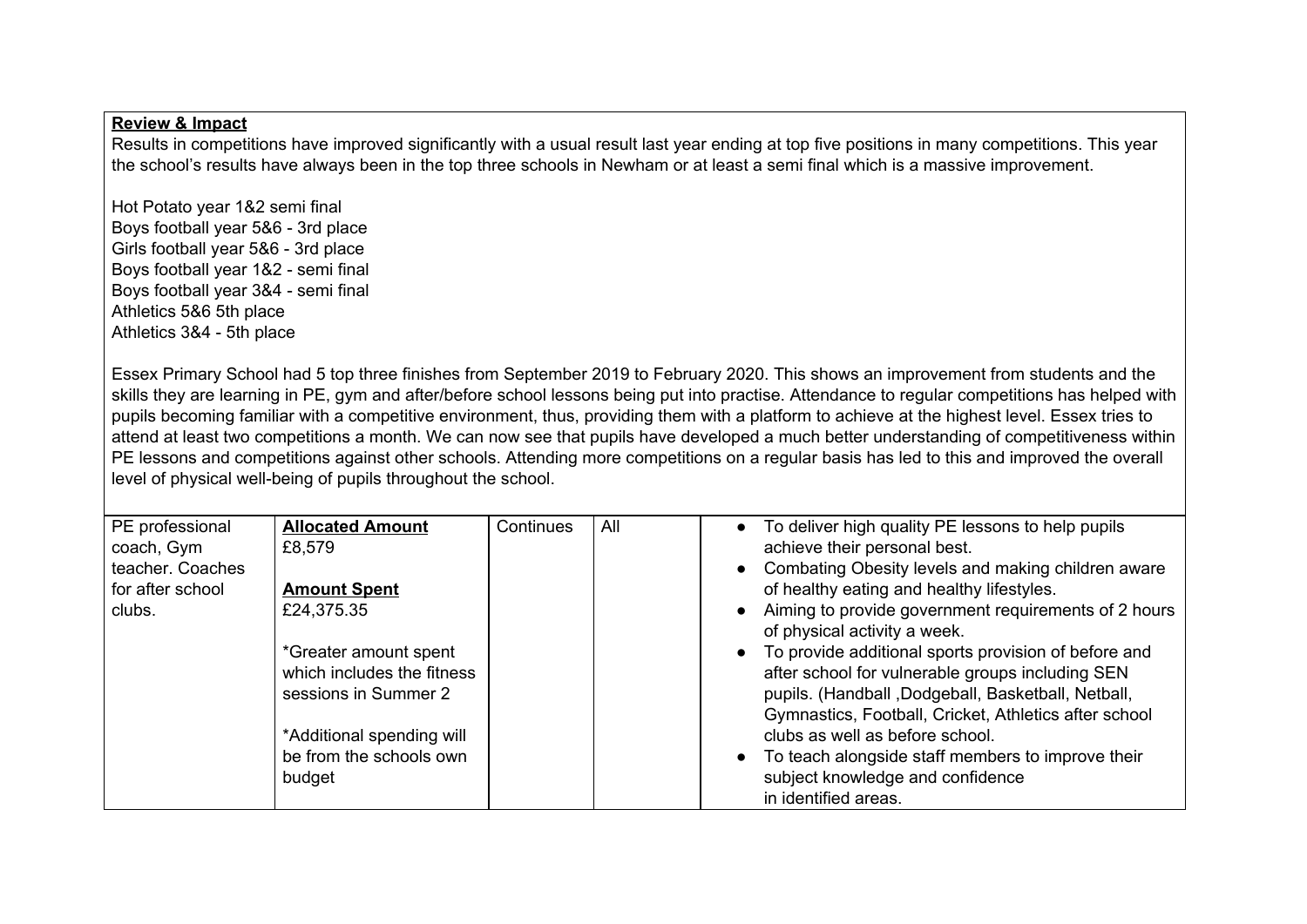|  | To further develop gymnastics skills in order to ensure<br>greater participation in non- competitive physical<br>activity.<br>Exceeding government requirements of physical<br>activity per week. |
|--|---------------------------------------------------------------------------------------------------------------------------------------------------------------------------------------------------|
|--|---------------------------------------------------------------------------------------------------------------------------------------------------------------------------------------------------|

Pupils enthusiasm and motivation has improved with greater participation in after school sports clubs including handball, football, dodgeball, gymnastics, athletics and basketball. Now specific clubs are available for team training such as the football team and cricket team.

The availability of a wider variety of sports including sports hall athletics and competition club has inspired more pupils to participate in competitive and non-competitive physical activity. This has motivated them to have a willingness to learn and perform so they can be selected for competitions outside school. The number of competitions attended has increased and children now have a focus to compete at a high level. Fun and the enjoyment has been a focus and this has inspired pupils to participate with more competitiveness.

All pupils have had an opportunity to participate in a variety of sports and games at lunch time. G&T sessions have been available to gifted and talented students. This has improved their social skills with other pupils from different years and confidence in overall schooling. Pupils now want to take part in G&T lessons and this has a great impact on behavior in other lessons and performance has improved. G&T lessons are a great tool now for pupils who are doing extremely well in their class base activities, this is rewarded with extra physical education lessons.

During Covid 19 period many pupils did not receive much physical activity at home. At Essex, during Summer 2 we provided short fitness lessons to reintroduce physical education to our pupils. Approximately 300 pupils attended school with a staggered start. The sessions consisted of stretching body parts, basic fundamental movements, different training methods to improve fitness and knowledge about healthy eating when at school and at home. These sessions improved their fitness and re-ignited their enjoyment for P.E. The enthusiasm from the pupils was fantastic in the sessions and this led to us organising a sports day at the end of term using social distancing and there improved fitness levels.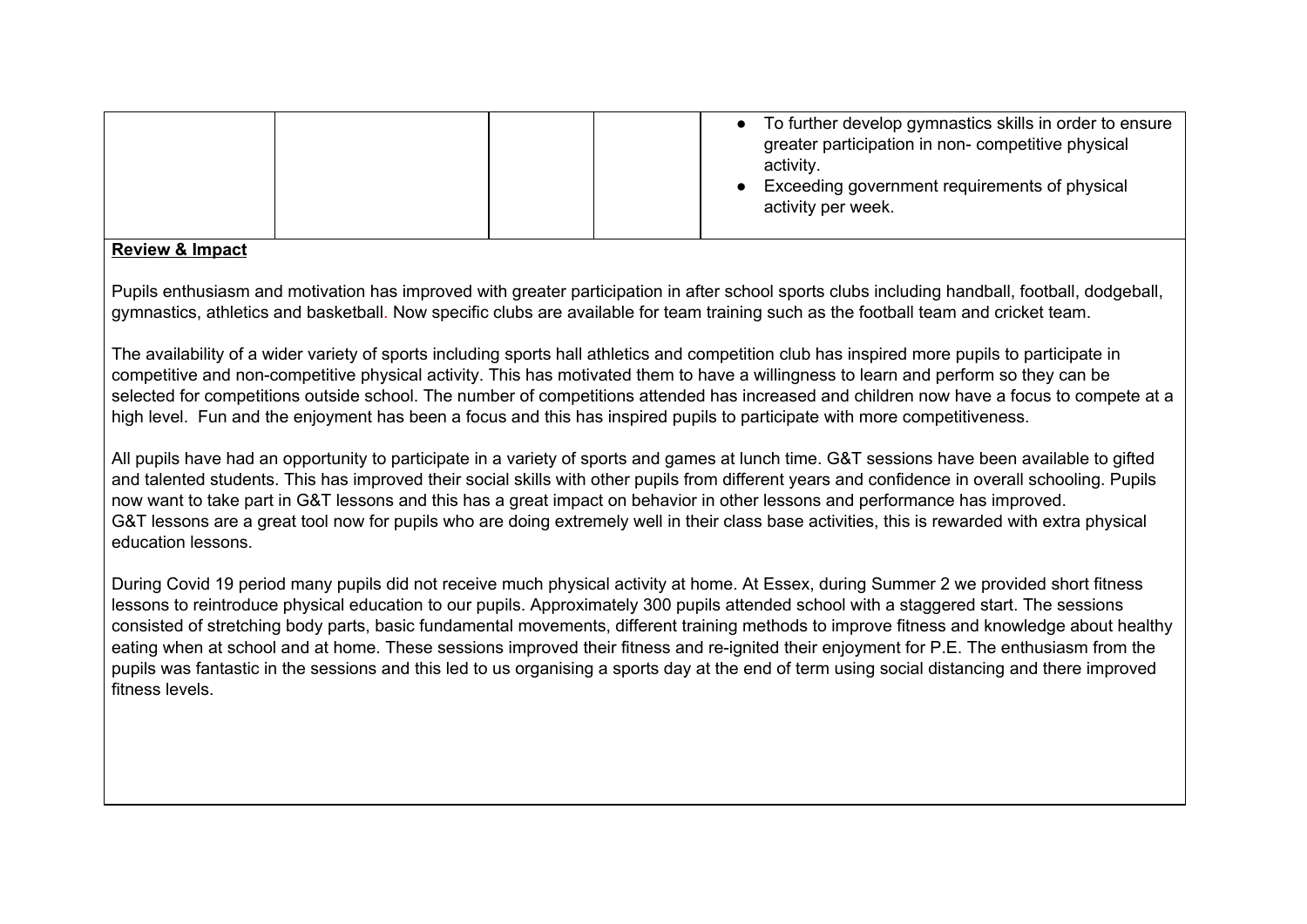| Equipment,<br>Physical<br>Educational visits,<br>resources (new<br>lunchtime<br>equipment and<br>trophies and<br>medals)<br>PE Coach leads on<br>sessions at<br>lunchtime for Ks<br>pupils. | <b>Allocated Amount</b><br>£883<br><b>Amount Spent</b><br>£1095.96                                                                 | Continued/<br>new | All | To ensure lessons are sufficiently resourced to<br>maximise full pupil participation.<br>To encourage children to try "new" sports at playtime /<br>lunchtime/ before and after school club /half term<br>clubs play based on a variety of equipment<br>Active lunchtime play.<br>The use of medals and trophies to motivate and<br>inspire children to enter into competitive sport.<br>To enable children to attend a residential promoting<br>physical activity and good health. |
|---------------------------------------------------------------------------------------------------------------------------------------------------------------------------------------------|------------------------------------------------------------------------------------------------------------------------------------|-------------------|-----|-------------------------------------------------------------------------------------------------------------------------------------------------------------------------------------------------------------------------------------------------------------------------------------------------------------------------------------------------------------------------------------------------------------------------------------------------------------------------------------|
| Subsidise<br>residential (Fairplay<br>House ) promoting<br>physical activity                                                                                                                | <b>Allocated Amount</b><br>£10,132<br><b>Amount Spent</b><br>£0<br>The residential visit did<br>not take place due to<br>Covid 19. |                   |     |                                                                                                                                                                                                                                                                                                                                                                                                                                                                                     |

Pupils have access to a wide range of equipment to use for a variety of sporting games. This equipment has also been used for competition practise, G&T lessons and SEND lessons. During break times and lunchtime the equipment offered to pupils promotes bonding between the pupils and creates new friendships across year groups. Essex covers a wide range of sports and all of these sports have top quality equipment that the children can use to progress and improve their natural ability.

Fairplay house residential visit did not take place due the Covid 19 period, the school has requested alternative activities to take place in the autumn term on the school site led by Fairplay house staff.